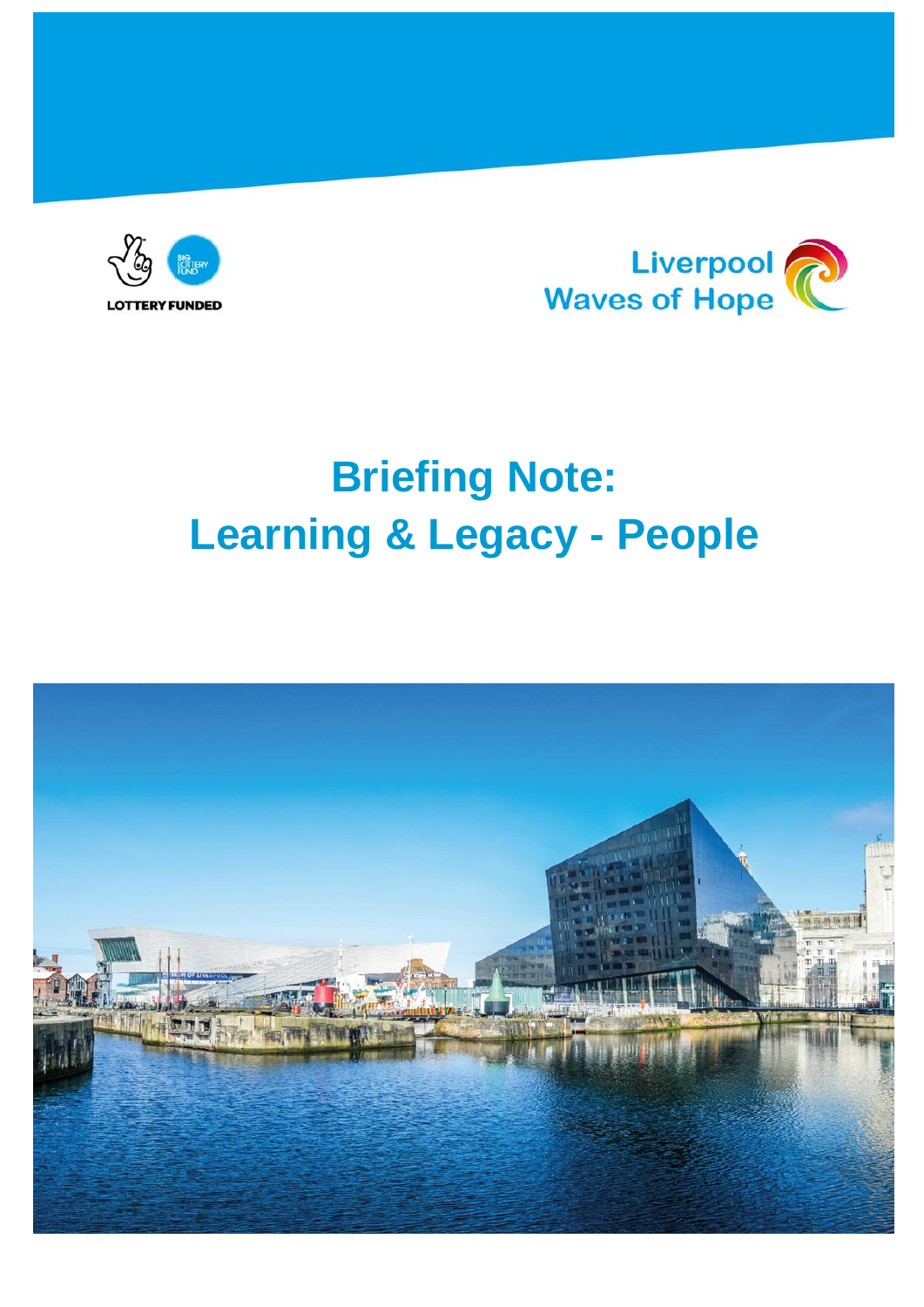# **Understanding What Works for Individuals with Multiple Needs**

# **October 2019**

#### **Forward**

This is the first of 2 briefings on Multiple Needs and understanding the Learning & Legacy from the Liverpool Waves of Hope National Lottery Community Funds programme Fulfilling Lives. The term Multiple Needs in this briefing refers to single people aged 18 and older who have support needs in at least 3 of Homelessness, Mental Health, Substance Misuse and Offending. Further these needs are entrenched and the individuals themselves have a background which is characterised by multiple exclusions and evictions from other services.

The briefing has been shaped by the experiences, reporting and evaluation of Liverpool Waves of Hope which brings together a range of stakeholders from the statutory, independent and lived experience sectors in the City.

*Gary Morris, Programme Manager Liverpool Waves of Hope*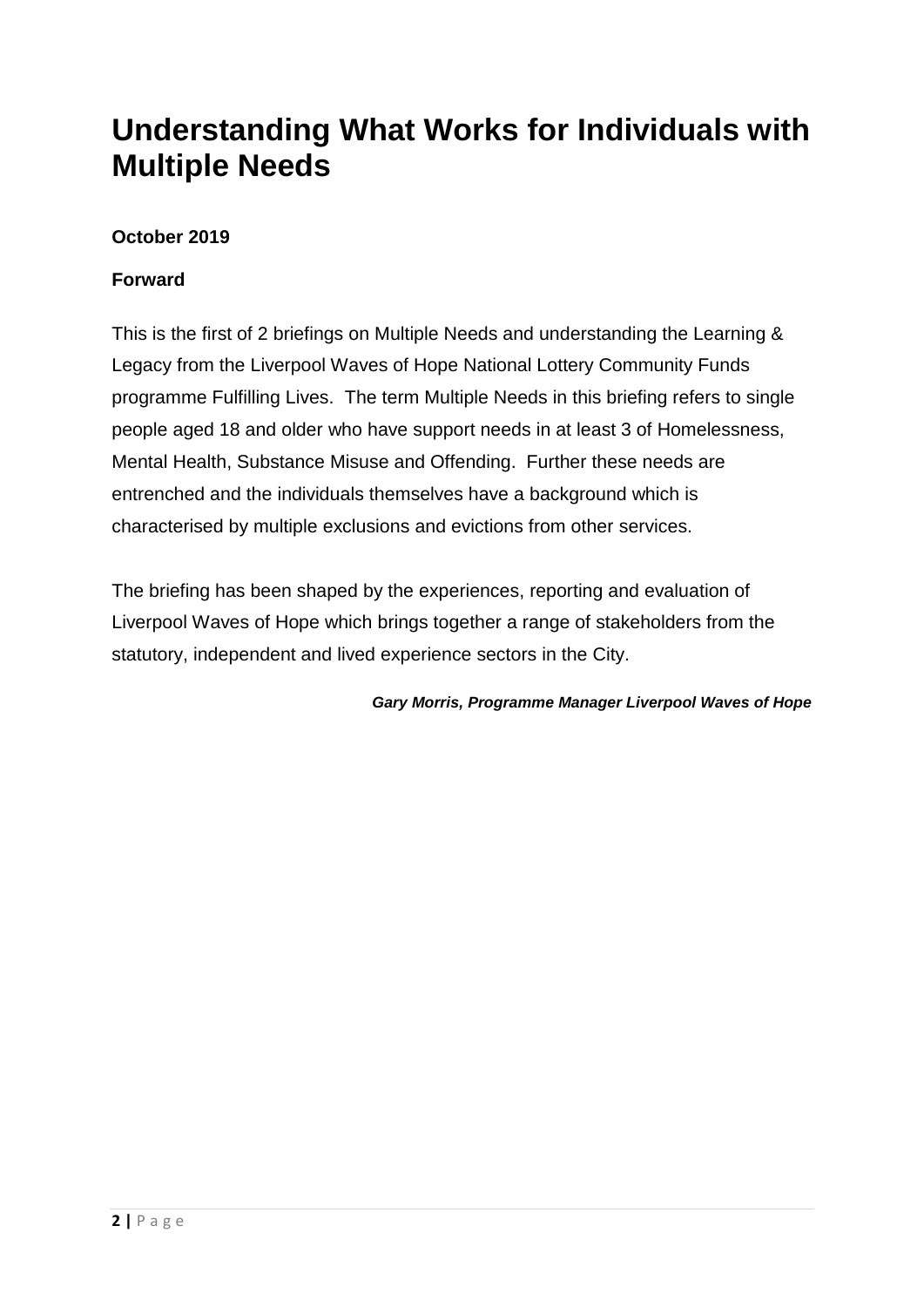# **Acknowledgements:**

Liverpool Waves of Hope would like to acknowledge the valuable contributions made to the program by its core partners.

The Waves of Hope Lived Experience Team The Big Life Group Liverpool YMCA Riverside Housing Plus Dane Housing National Lottery Community Fund The Whitechapel Centre Ipsos/MORI Independent Evaluation CFE Independent Research Liverpool City Council Liverpool CCG Liverpool Public Health Liverpool CRC Merseyside Police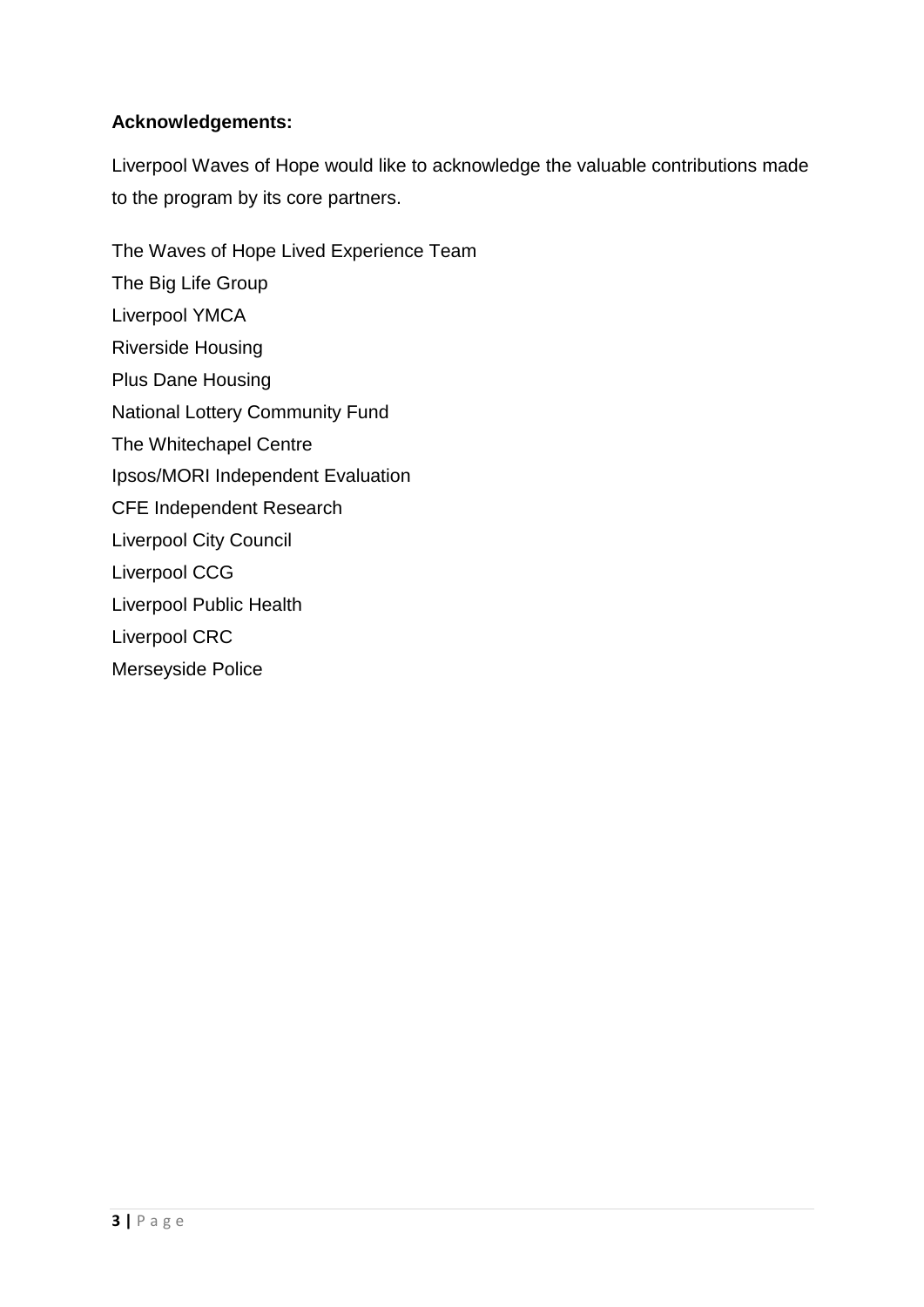## **Waves of Hope Learning and Legacy: People**

#### **The provision of diversionary activities reduce the likelihood of relapse**

 People with multiple needs who reach a point in their recovery which means that they have reduced or stopped behaviours which they have engaged in for many years are more likely to be able to sustain their recovery if they have access to a range of meaningful activities which they are able to determine for, and exercise control over, for themselves.

#### **Including family, friends and others in the recovery process increases the likelihood of people with multiple needs sustaining their recovery journey**

 People with multiple needs quite often become disconnected with wider support networks such as family, broadening support to enable reconnection or support for family relationships or friends can improve the chances of a sustained long term recovery. Understanding how the needs of other family members may affect the individual whom services are working with and how meeting those needs might benefit that individual can increase the chances of progressing the recovery journey.

#### **The relationship between the individual and the case worker is a primary driver for success in the recovery journey**

 People with multiple needs have consistently stressed the importance of their relationship with the worker assigned to support them. Case workers who are perceived by the individual with multiple needs to be persistent, dependable, easy to talk to and non-judgemental are more likely to be able to help the individual achieve the outcomes they have set for themselves in their recovery journey.

#### **People with Multiple Needs face unacceptable levels of stigma**

 People with multiple needs consistently report feelings of guilt, shame and fear as a result of the situation they find themselves in. Many people with multiple needs have negative perceptions of services and the wider community and as a result of the stigma they face many opportunities to help them to start their recovery journey are missed by services and professionals who may come into contact with them.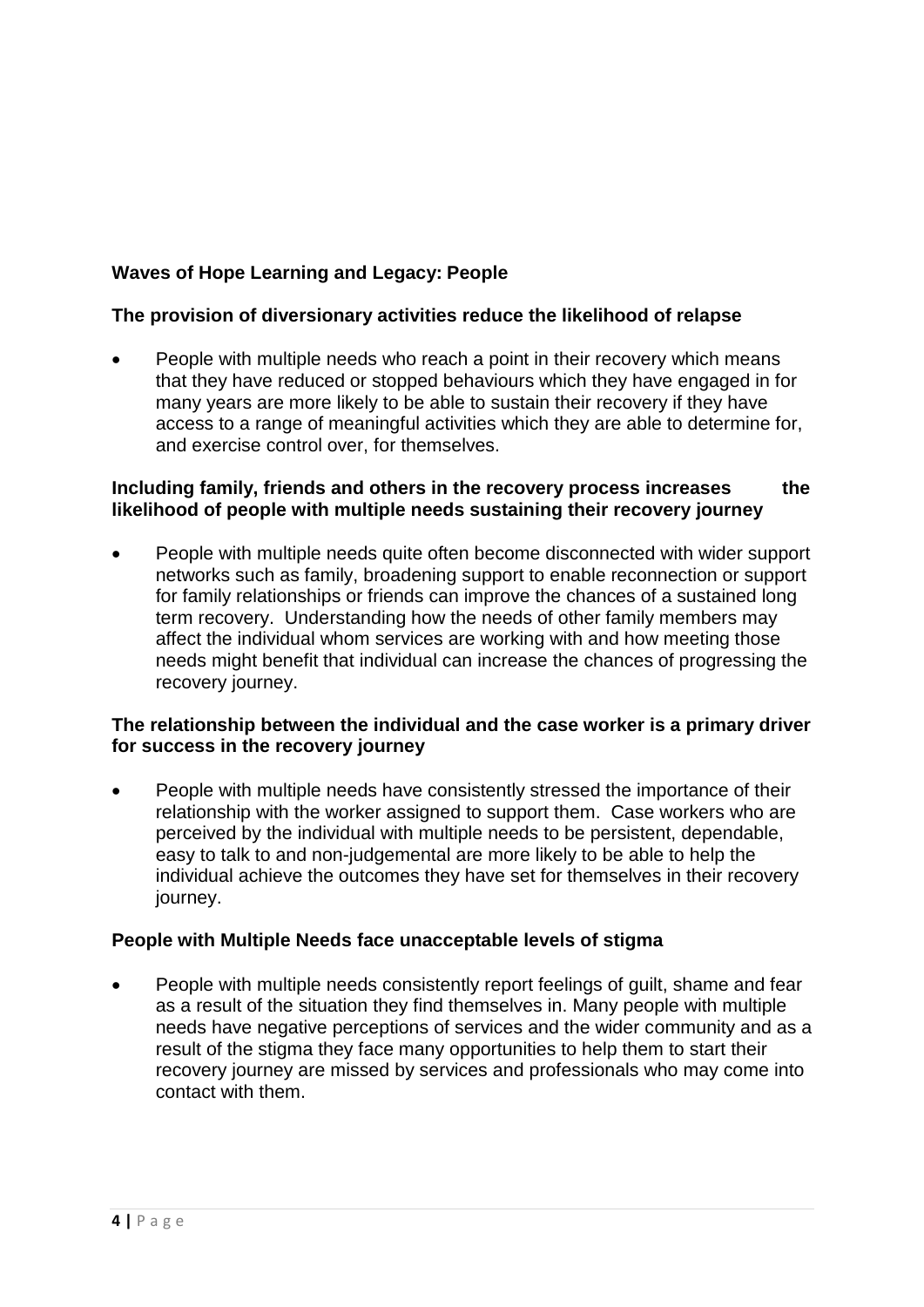#### **People with Multiple Needs experience significant levels of rejection and exclusion from mainstream services**

• People with multiple needs are, in the majority of cases, supported by a range of different agencies that provide support to them. However, many of these agencies have policies and procedures that mitigate against people with multiple needs because of their behaviours. The greater the chances of individual's being rejected by, or excluded from services because of the behaviours they exhibit the less chance they have to start, continue or complete their recovery journey.

#### **People with Multiple Needs experience poor transitions between and within services**

 People with multiple needs who reach a point in their recovery which means that they have reduced or stopped behaviours which they have engaged in for many years need to be transitioned out of the situation they are recovering from and into new and more positive situations to sustain their recovery. This is especially true for people recovering from drug and/or alcohol dependence.

#### **Working with and alongside people with Multiple Needs is a challenging occupation**

• Frontline staff working in the Multiple Needs sector experience significant levels of stress as a result of the work they do, many frontline staff report feeling overwhelmed, under-valued and unable to cope with the levels of challenge their job presents. Frontline staff working with people with Multiple Needs, if they are to deliver the recovery outcomes they are striving to deliver for their clients, need to be professionally trained, properly supported and able to network with each other and with other groups of professionals.

### **What needs to happen after Waves of Hope?**

- There needs to be a much greater emphasis on MDT approaches which include Police, Probation, Health, Housing and Social Care professionals to ensure that people with Multiple Needs receive improved levels of MDT case management approaches.
- There needs to be a pathway for specialist providers in the employment, educational and recreational sectors developed so that they can engage effectively with people with Multiple Needs.
- There needs to be a more consistent approach to developing effective psychological and behavioural models within and across services.
- There needs to be an organised and sustained campaign which increases awareness of the need for patience, understanding and empathy for people with Multiple Needs within services and the wider community.